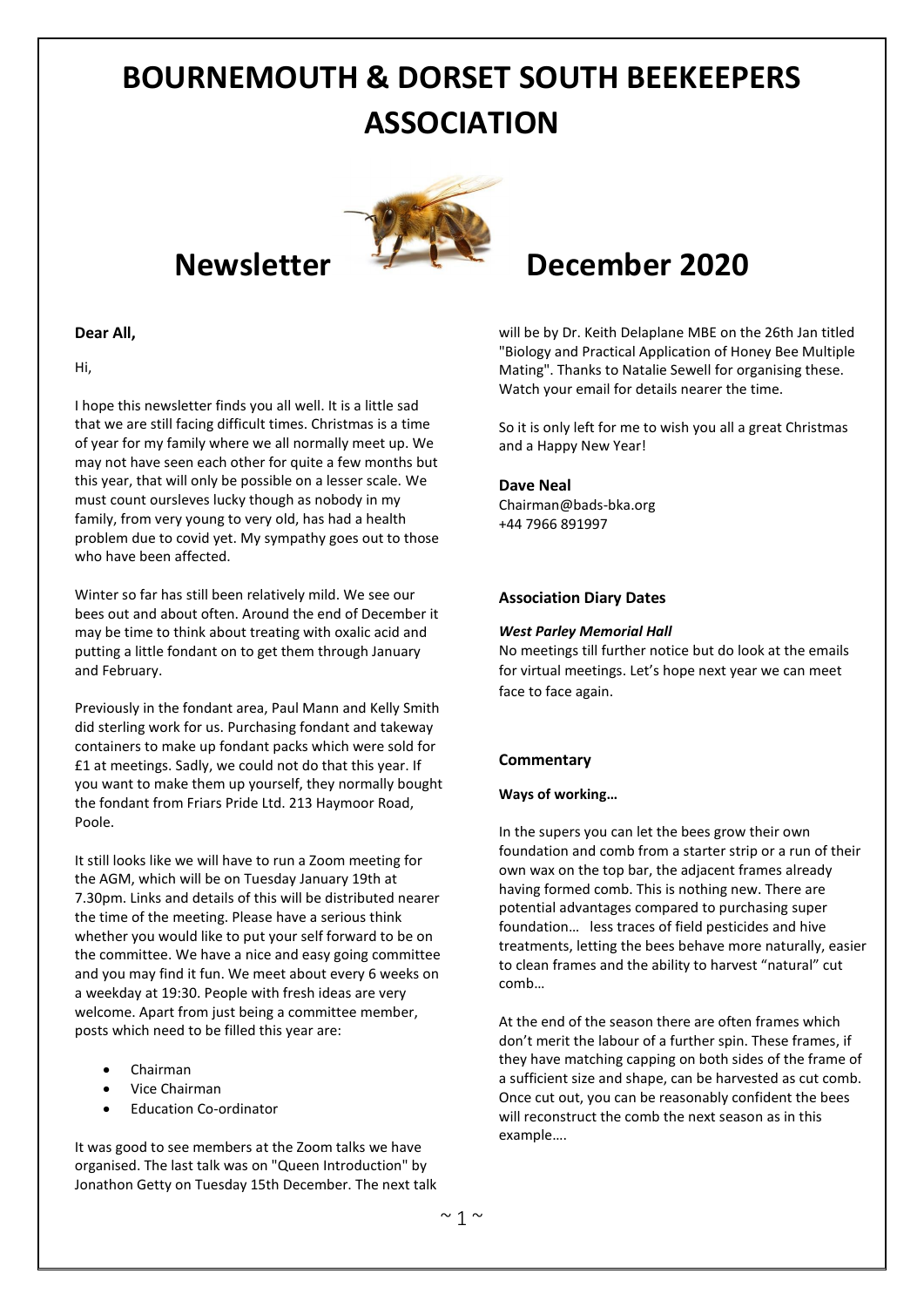

**Adrian Rozkovec**

#### **Uncapping and uncapping….**

For the professional there are electric uncapping knives and motorised uncapping machines. Most of us are used to using elbow grease and uncapping knives, forks or scratchers. These are mostly messy to use, some honey is taken off with the cappings, and the process is slow.

Peter and I have just used this uncapping roller for the first time. There are various uncapping rollers. We used this one with metal teeth but there are also ones constructed with plastic teeth but can't vouch whether they are as effective.

Uncapping is faster, less honey is released into the uncapping tray, and for frames where the comb surface is not proud or even, it is easier to open the comb cells. To use this sort of roller we have found you need to do cross strokes as if you were whitewashing a wall with a broad brush. This way you can guarantee puncturing the caps sufficiently so that when the comb is spun, there is no impediment to releasing of the honey. As the roller picks up honey this acts as a glue picking up the cappings at the same time as puncturing the cells.

You are still left with a supply of fresh cappings for wax although less than if you used a more traditional method.

Definitely going to continue to use a capping roller…..





**Crushing in a press for heather honey….**

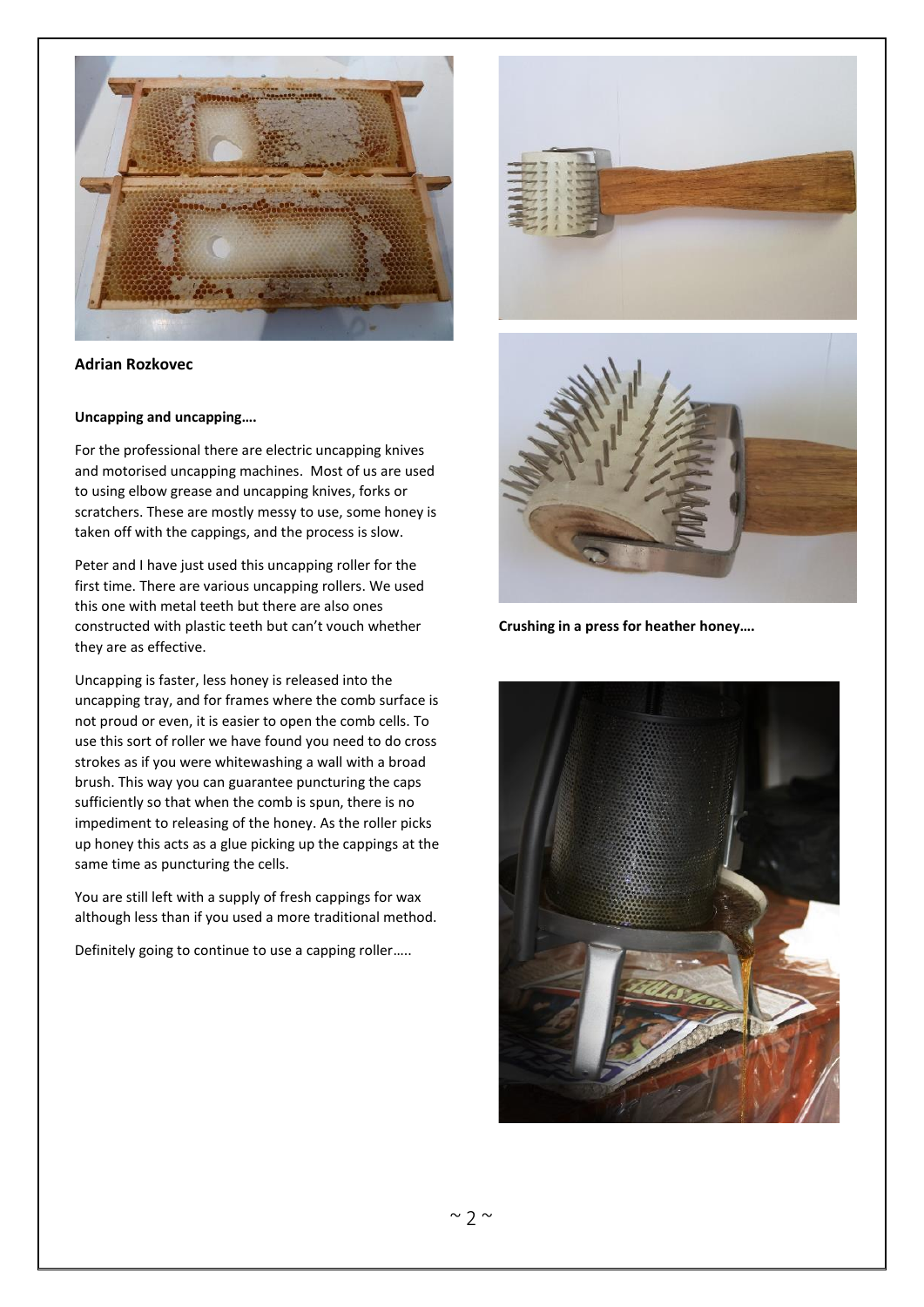Heather honey is a wish of most beekeepers. You may be lucky in your normal location, or choose to move your hives to the heather for a short period late in the harvesting season. The honey is thixotropic (jelly like but liquefies when agitated or stirred) but can be spun if uncapped and then needled with a perforating uncapping roller. However, the usual practice is to completely remove the comb, or alternatively stripping down to the foundation midrib, and then put into a heather press lined with a straining cloth.

The comb taken for extraction should be fully capped. If high quality wax is also required, then this is taken from the comb before removal.

The comb is compressed until the honey stops flowing into the bucket. High quality heather honey, in contrast to "ordinary" honey, has small air bubbles due to the pressing process, and whilst it looks bright, it is opaque.

Alternatively, rather than extraction, just cut out the comb. This sells at a premium. Heather honey is also valued for making mead and used in Drambuie….

#### **Peter Darley and Adrian Rozkovec**

#### **Baklava Recipe – An alternative for those that don't like Christmas Pies**

- Prep Time: 30 mins
- Cook Time: 40 mins
- Total Time: 1 hour 10 minutes
- Yield: 24 pieces

#### **Description**

This baklava recipe combines layers of honey-soaked crisp filo pastry and a cinnamon-scented nut mixture with pistachios, walnuts, and hazelnut (or you can use any combination of nuts). Baklava is the perfect makeahead dessert because it's even better the next day!

I tried making this and found that the top layers separated and fell apart, so next time I will use more butter on the top layers to see if that works better. The orange essence added to the honey syrup made the house smell wonderful.

#### **Ingredients**

#### **For the Baklava and Nut Filling….**

- 175g shelled pistachios, coarsely chopped
- 175g walnuts, coarsely chopped
- 175g hazelnuts, coarsely chopped
- 50g cup sugar
- 1 to 2 tbsp ground cinnamon (start with less if you're not sure)
- large pinch of ground cloves
- 2 x 220g chilled or frozen filo pastry, thawed
- 200 to 250g of unsalted butter, melted

#### **For the Honey Syrup**

- 150g sugar
- 250ml cold water
- 340ml honey
- 1 tbsp orange extract (optional)
- 5 whole cloves
- 1 lemon, juice of

#### **Instructions**

Preheat the oven to 350 degrees F / 180 degrees C / Gas Mark 4

**Make the Honey Syrup:** Place the sugar and water in a saucepan and heat stove-top, stirring occasionally, until sugar dissolves. Add the honey, orange extract if using, and whole cloves; stir to mix. Bring to a boil, then lower heat and let simmer for about 25 minutes. Remove syrup from heat and let cool to lukewarm. Add lemon juice. Remove the whole cloves.

**Make the Nut Mixture:** In the bowl of a food processor fitted with a blade, add the pistachios, walnut, and hazelnuts. Pulse a few times to chop. Transfer to a large mixing bowl and add sugar, cinnamon, and ground cloves. Mix well to combine.

**Prepare the Filo Pastry:** Unroll the thawed filo pastry and place the sheets in between two clean kitchen towels. This will help keep the filo from breaking while you work.

**Assemble the Baklava:** Prepare a 9"x 13"x 2" baking pan. Brush the interior of the baking pan with some of the melted butter. To assemble the baklava, take one sheet of filo and place it in the pan (for this size pan, I typically fold my filo sheet in half, and it fits perfectly. You can also do a bit of trimming using a pair of kitchen shears). Brush the top of the filo sheet with the melted butter.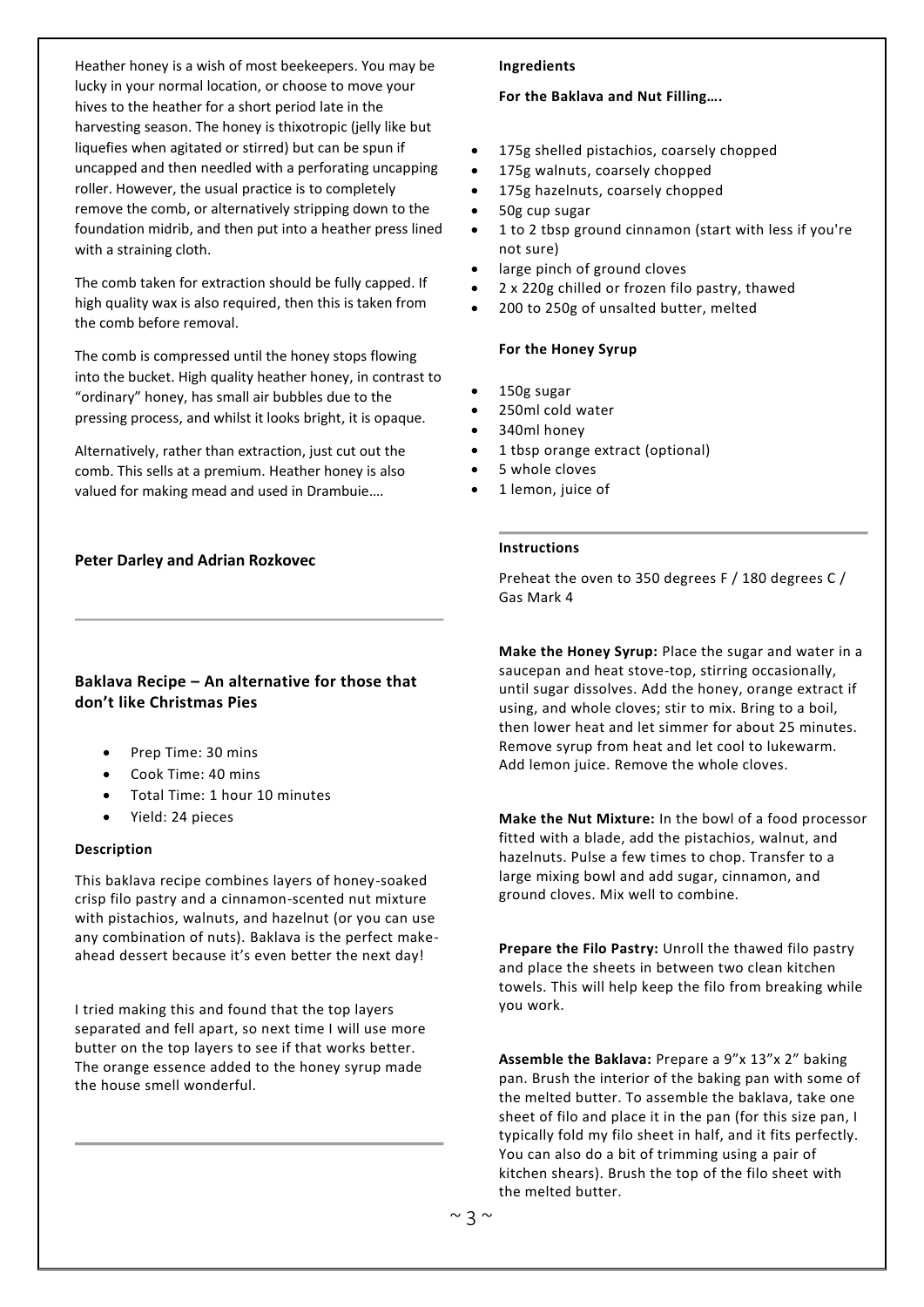Repeat this process a few more times until you have used up about 1/3 of the filo pastry, each layer being brushed with the melted butter.

Now, distribute about ½ of the nut mixture evenly over the top layer of filo.

Continue assembling the baklava, one sheet of filo pastry at a time using another 1/3 of the filo. Again, brush each layer with a bit of the melted butter.

Distribute the remaining ½ of the nut mixture evenly over the top layer of filo.

Finish the remaining 1/3 of the filo pastry following the same process, laying one folded sheet at a time and brushing each layer with melted butter. Brush the very top sheet of filo with butter.

**Cut the Baklava Pastry Into Pieces:** Using a sharp knife, cut the pastry into 24 diamond shaped pieces (you can get up to 36 smaller pieces)

**Bake:** Place the baking dish on the middle rack of your heated oven. Bake anywhere from 35 to 45 minutes or until the top of the baklava turns golden and a skewer inserted in the center comes out clean. (IMPORTANT…Because ovens vary, be sure to check your baklava half-way through baking).

**Pour Syrup Over Hot Baklava:** As soon as you remove the baklava from the oven, pour the cooled syrup all over the hot baklava.

**Cool Completely:** Allow baklava to sit for a few hours before serving or for at least 1 hour. Cut through the earlier marked pieces. Serve with a garnish of chopped pistachios, if you like.

#### Notes

- **Cook's Tip:** Before you begin thaw the filo pastry package in the fridge overnight (review package instructions). Take it out of the fridge 1 hour before you start.
- **Cook's Tip:** To save time, while the syrup is simmering begin to assemble the baklava.
- **Let Baklava Sit a While Before Serving:** Make sure baklava cools completely before serving. Baklava is even better the next day when it's had time to absorb the syrup.

• **Storage and Freezer Instructions:** Ensure baklava is completely cool before storing. Cover it very well and store it at room temperature the first night, if you like. To store for a longer period, transfer the baklava to airtight glass containers and leave at room temperature or in the fridge for a few days or freeze for later use. Thaw frozen baked baklava in the fridge overnight or at room temperature for a few hours before serving.



#### Kind regards

#### **Anne Moran – Membership Secretary**

#### **Bees for Development Update**



Following the success of Bees for Development Ghana's work with cashew growers - helping them raise crop yields by up to 50% - we are taking a similar approach with growers of oranges and other fruits. Citrus growers have lost their market with the closure of a regional fruit

processing plant, so we have begun beekeeping training with 20 people, representing 100 citrus growers from communities in the area, taking them on a supported journey towards reliable income.

We are delighted that our President HRH The Duchess of Cornwall is donating all proceeds from her honey sales this year to support our work. We are hoping that other beekeepers may follow her wonderful example!

Bees for Development can offer talks to beekeeping groups via Zoom. There is no fee for including them in your talks programme but a donation to the charity is encouraged.

The Bees for Development shop in Monmouth, South Wales is open again. The team would welcome your visit, but if you can't make it, many products are available online at .. [shop.beesfd.org](http://email.thorne.co.uk/_act/link.php?mId=AY87863274782772787441349zzzzz64a9d967a165d3d0242610a064fa82fa41404257b2e80c60fd36b7fc90466084ba&tId=468582368)